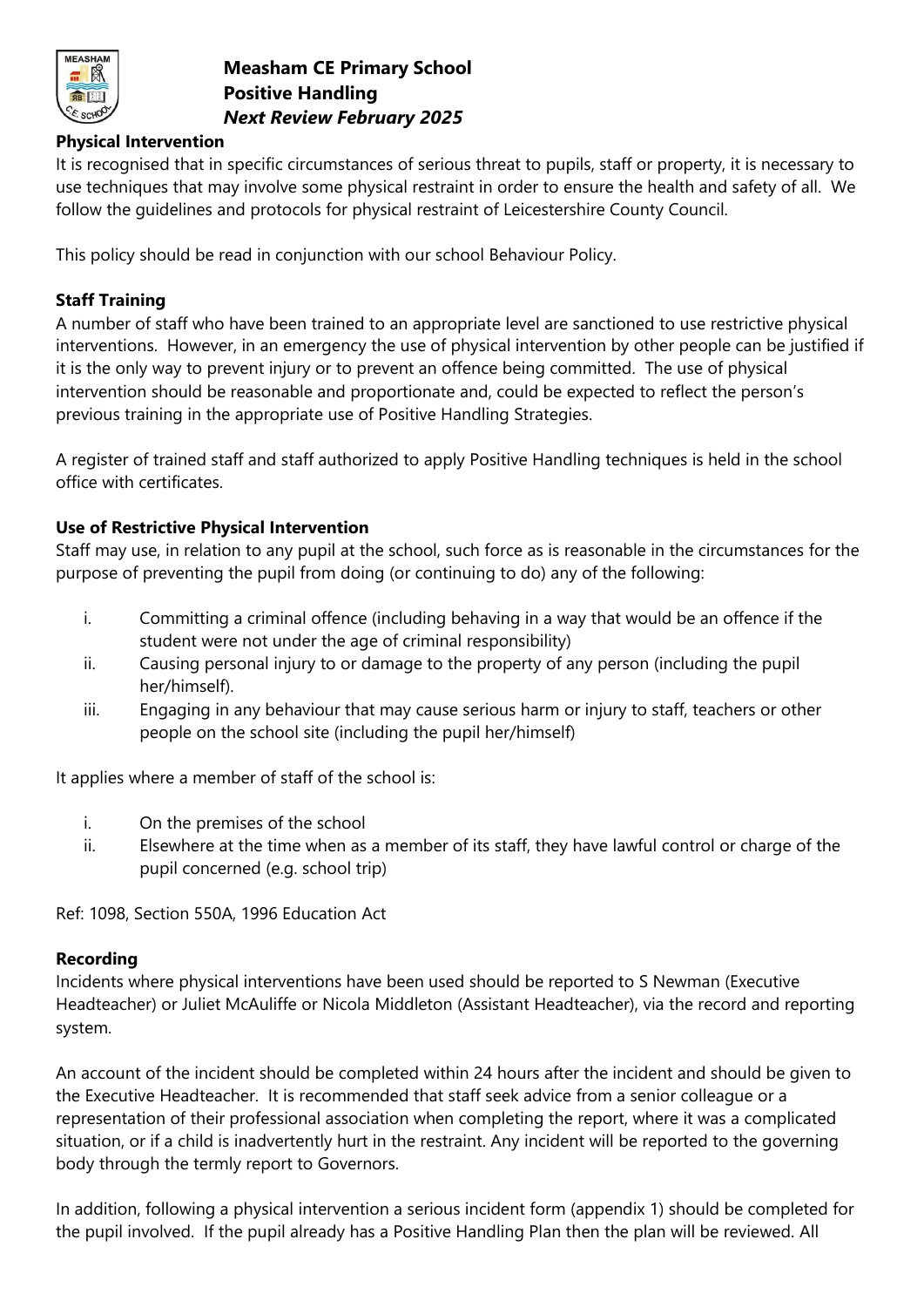pupils who display consistent serious behaviours will have a risk assessment and physical intervention plan. Parents will be part of this process at all times.

## **Injury to staff**

Some staff are trained in supporting pupils who at some time may need positive handling interventions. If a member of staff is injured by a pupil, they must complete a serious incident form. These forms are monitored by the EHT and serious injury reported electronically to the Local Authority.

## **Post Incident Management**

Incidents that require the use of restrictive physical intervention can be upsetting to all concerned. After the incident has subsided the staff and pupil involved will be given welfare support. They will be provided with an opportunity to talk about what happened in a calm and safe environment, usually by the Executive Headteacher.

Parents or carers will be advised as soon as possible of the incident involving their child and given the opportunity to discuss it. A record is kept of these discussions with parents.

## **Complaints**

Complaints will be dealt with in line with the school's Complaints Policy.

### **Statutory Duty of the School**

The Executive Headteacher takes overall responsibility for the policy and its implementation, for liaison with the Governing Body, Parents, LA and appropriate outside agencies. The Executive Headteacher will ensure that all staff are supported and have the opportunity to attend an appropriate training course including Positive Handling Strategies.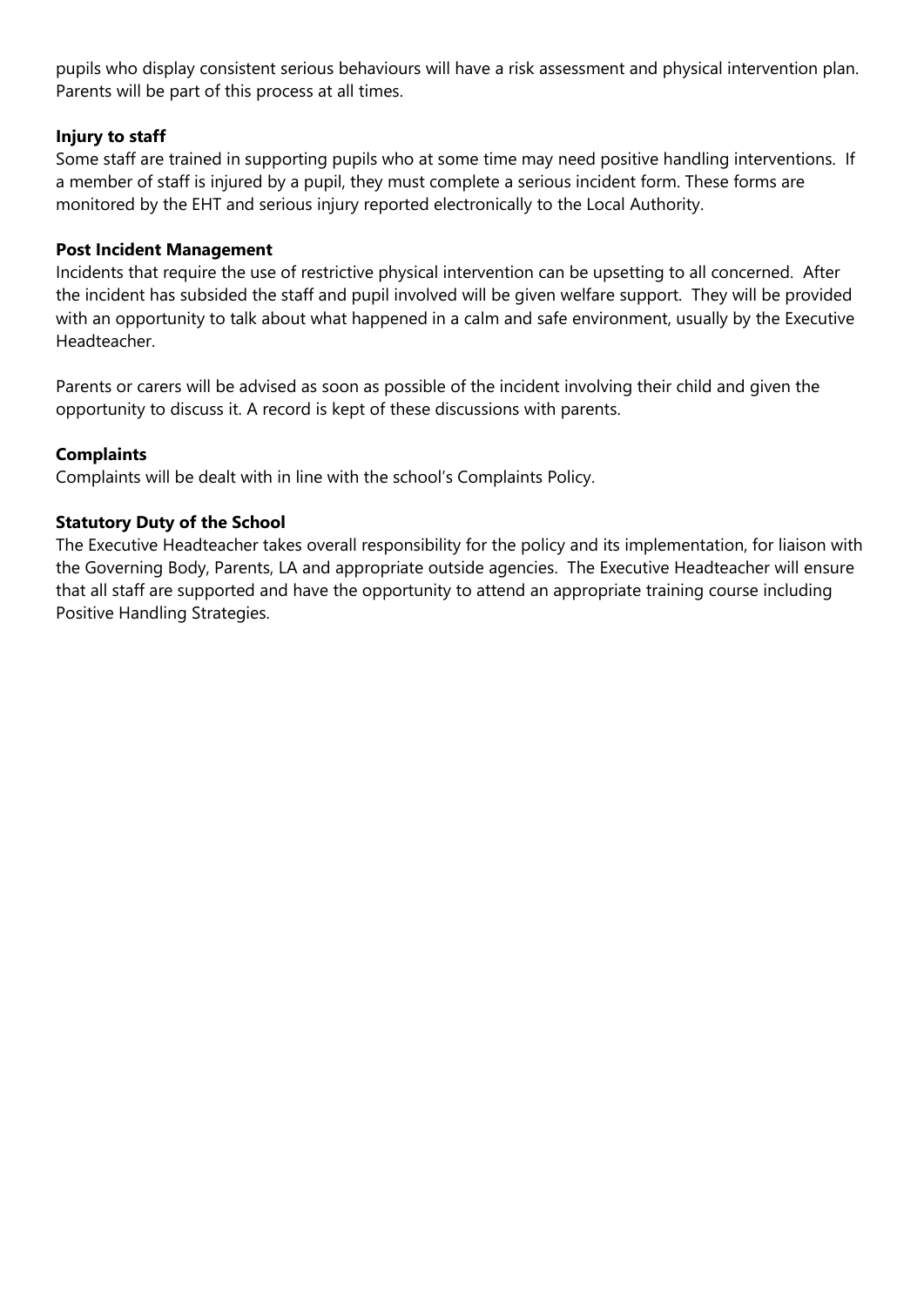**Appendix 1`** – Examples of Forms kept: Incident forms (kept in Headteacher's office)

| <b>MEASHAM</b><br>$\boxtimes$<br><b>Measham CE Primary School</b>                                                         |                          | Incident Number:                                     |  |
|---------------------------------------------------------------------------------------------------------------------------|--------------------------|------------------------------------------------------|--|
| <b>SERIOUS INCIDENT FORM (RESTRAINT)</b>                                                                                  |                          |                                                      |  |
|                                                                                                                           |                          |                                                      |  |
|                                                                                                                           |                          |                                                      |  |
|                                                                                                                           |                          |                                                      |  |
|                                                                                                                           |                          |                                                      |  |
| Description of incident leading to restraint (observed behaviour, violence to pupil or staff, threat of<br>self-harm etc) |                          |                                                      |  |
|                                                                                                                           |                          |                                                      |  |
|                                                                                                                           |                          |                                                      |  |
|                                                                                                                           |                          |                                                      |  |
|                                                                                                                           |                          |                                                      |  |
|                                                                                                                           |                          |                                                      |  |
|                                                                                                                           |                          |                                                      |  |
|                                                                                                                           |                          |                                                      |  |
| Type of restraint used and duration of restraint:                                                                         |                          |                                                      |  |
|                                                                                                                           |                          |                                                      |  |
|                                                                                                                           |                          |                                                      |  |
|                                                                                                                           |                          |                                                      |  |
|                                                                                                                           |                          |                                                      |  |
|                                                                                                                           |                          |                                                      |  |
| <b>Exclusion Yes / No</b>                                                                                                 |                          | Referred to governors/social services/other external |  |
| <b>Type of Exclusion</b>                                                                                                  | <b>authorities</b>       |                                                      |  |
|                                                                                                                           | Name:                    |                                                      |  |
|                                                                                                                           | <b>Contact:</b>          |                                                      |  |
|                                                                                                                           |                          |                                                      |  |
| <b>Other</b>                                                                                                              | <b>Parents contacted</b> |                                                      |  |
|                                                                                                                           |                          |                                                      |  |